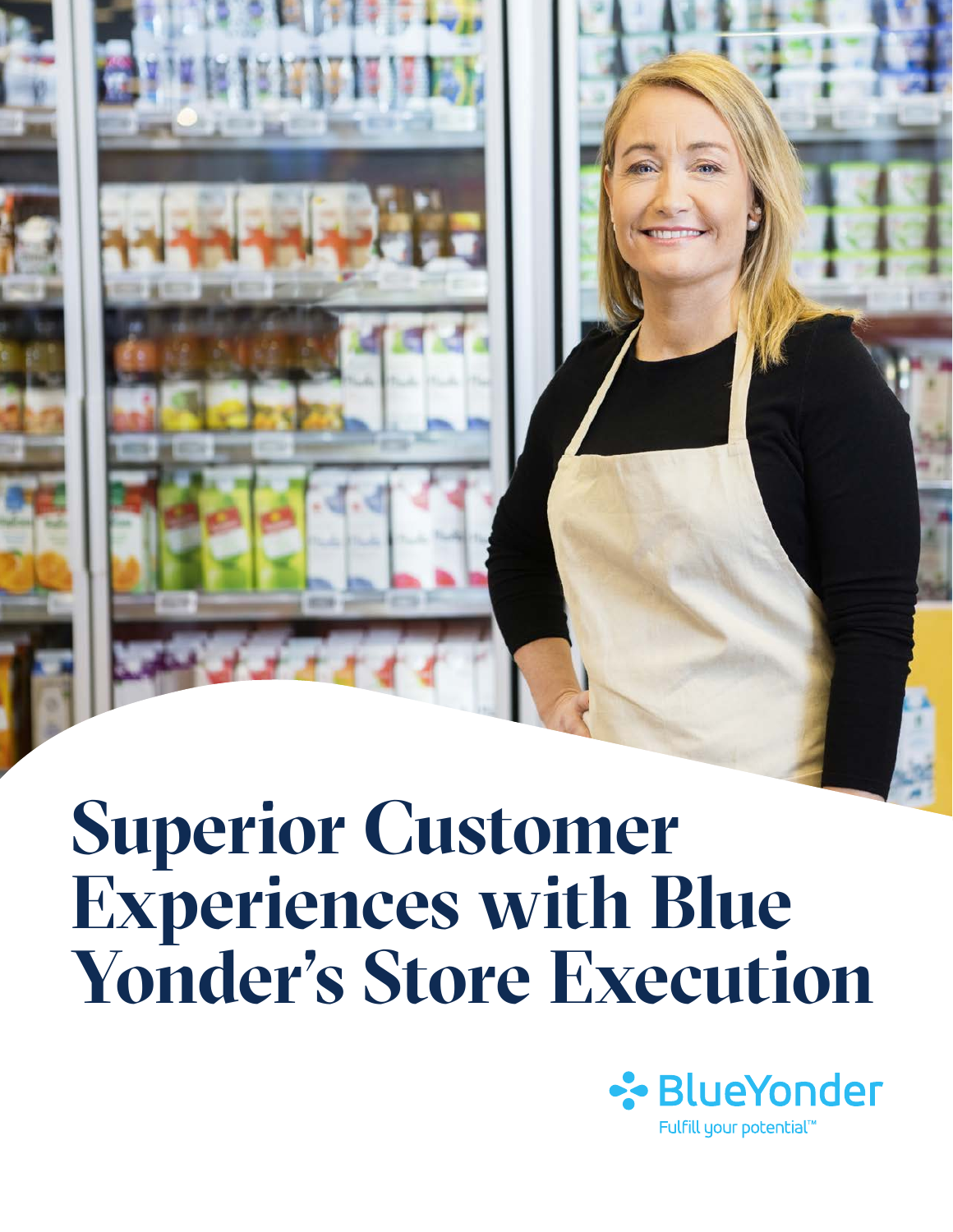Today's consumer is digitally empowered and infinitely connected. That means all retail is now 24/7 and each store is competing not just with the store down the block, but also with e-commerce sites around the world. In this always-connected environment, retailers can no longer succeed solely on the strength of their merchandising, low prices or a particular service. Success today is based on providing consistently superior customer experiences across physical and digital channels. This can be achieved with digital precision through Blue Yonder's store execution capabilities.

## An industry in flux

Even as the lines between physical retail and e-commerce have blurred, so have the lines between retail segments. Convenience stores now sell freshly prepared gourmet foods and organics. In fact, 85% of millennials say they go to C-stores for prepared foods weekly. Fast-food outlets and restaurants now offer online and mobile ordering with curbside pickup or home delivery. Drug stores have in-store health clinics and grocers have bank branches and drycleaning. All of these additional services mean retail is no longer just about assortments and planograms, it's about customer convenience, and it's all driven by providing the consumer with superior customer experiences, localized and personalized to their preferences.

# The implications

Pivoting from a focus on merchandising and assortments to a broader focus on superior customer experiences has several important implications.

- **1. People** Providing all of the new services and enhanced customer support requires more people with new skills at a time when HR budgets are not expanding proportionally, if at all. As a result, there is often more work to do than people to do it. This means store managers must be able to get out from behind their desks and associates must be empowered to more efficiently provide a variety of services while interacting with customers. This requires broad access to information delivered simply and immediately via mobile devices. It also requires automation of routine tasks and knowledge enhancement through artificial intelligence (AI) and machine learning (ML) to make managers and associates more productive and effective at delivering personalized experiences.
- **2.Business processes** The pivot to delivering superior customer experiences also means business processes must go beyond point solutions and functional excellence to create end-to-end business process integration that seamlessly delivers personalized products and services into customers hands when

they want them. Making these end-to-end processes seamless and efficient requires a store execution approach that digitizes and streamlines the processes while bridging functional silos.

**3. Integration** – No single solution, even a store execution platform, can provide all of the functionality required to run today's complex retail operations. Integration to other systems such as ERP, POS or CRM may be necessary to seamlessly complete business processes from headquarters down to customer interactions and across franchise networks. This requires that the store execution solution is built on an open architecture platform with industry-standard APIs to communicate seamlessly with all appropriate internal and external solutions. That is the essence of Blue Yonder's Luminate™ Retail platform.

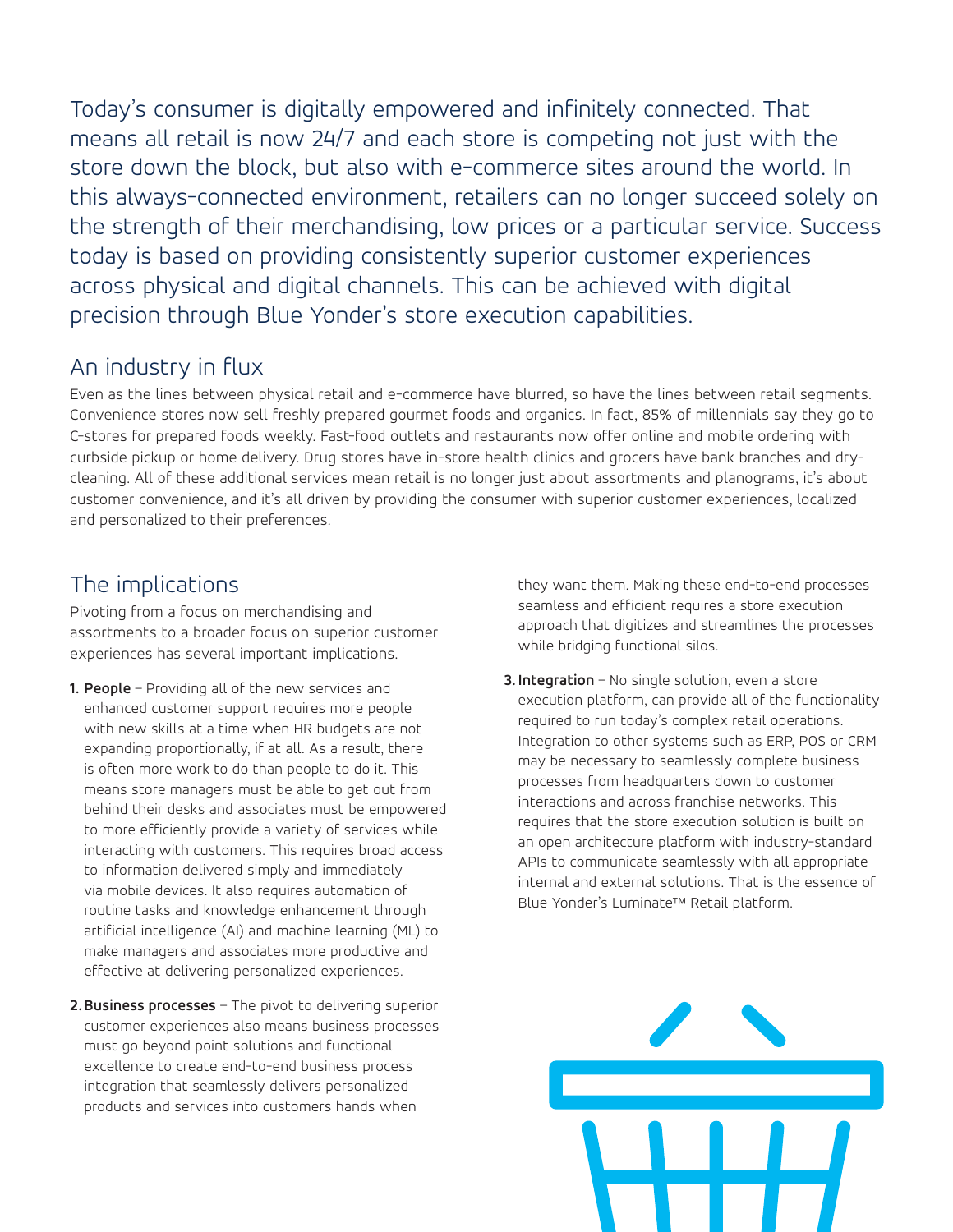**4.Speed** – The pace of retail change continues to accelerate. Speed to value and speed to innovation are critical for continued relevance and profitability. These are delivered most successfully through Software-as-a-Service (SaaS) solutions in the cloud. Blue Yonder's SaaS-based store execution solution delivered on the Microsoft Azure Cloud enables rapid time to value during initial implementation, as well as for the many innovations added over time through the service. With this always-on, always up-todate service, Blue Yonder will become your trusted partner to continually keep your business ahead in the competitive marketplace.

# Empowering the workforce

Empowering the workforce to efficiently and effectively handle all of the traditional tasks and new services offered in today's stores requires automation to reduce the workload, enhanced knowledge to inform the work and mobile communications to deliver relevant information to managers and associates anywhere in the store. By empowering the workforce, associates feel more engaged in the business and this improves retention.

Blue Yonder's store execution capabilities automate routine tasks by using AI and ML technology to understand local store patterns, forecast needs and initiate appropriate actions. For example, by ingesting shelf inventory data from Internet of Things (IoT) sensors and comparing this to projected sales volumes, the solution can initiate restocking tasks and could create replenishment orders for suppliers or the distribution center. This is more efficient, accurate and timely than having associates scan shelves visually and place the orders.

Another example is in food preparation. Blue Yonder's solution knows the recipes for all prepared foods, how long it takes to prepare them and the sales patterns for each item over the course of a day and week at each location. It automatically calculates how much of each ingredient is needed at any time, when to begin thawing and preparation and how many finished items should be available for each timeframe. This not only eliminates manual calculation or guesstimates of these amounts, it is also more accurate, resulting in less waste and fewer lost sales.

The store execution solution is also integrated with Blue Yonder's workforce management and task management capabilities to ensure the right number of associates with the right skills are scheduled to perform each task and that the tasks will be appropriately prioritized and performed productively.

With Blue Yonder store execution capabilities, customers can achieve these benefits:

**25%** Reduction in waste

**20%**

Reduced inventory investment

**3%** Increase in sales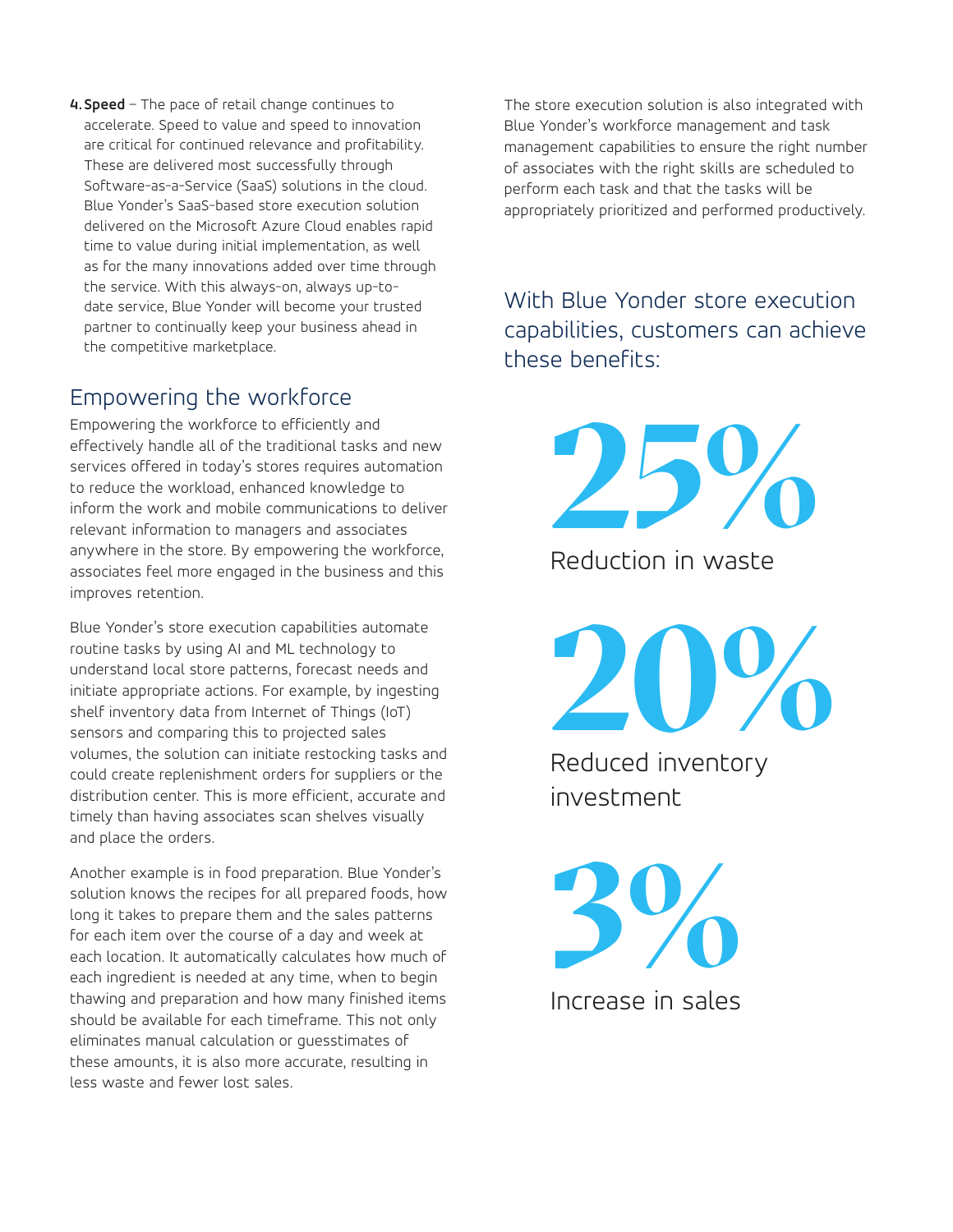#### Business process automation

Because store execution is an integral part of Blue Yonder's broad Luminate Retail suite of solutions, it enables retailers to automate end-to-end business processes with AI- and ML-based intelligent decision-making. Corporate plans for merchandising, assortments, pricing, promotions and allocations flow down to stores and franchises for execution. Store execution incorporates these plans, along with local demand, space and floor planning and workforce management to seamlessly execute the business processes in each store. Gone are the days of disconnected point solutions, functional silos that disrupt information flow and the resulting inefficiencies and service failures these cause. Blue Yonder's retail solutions enable intelligent end-to-end business process flows with digital precision.

Blue Yonder has prioritized seven key business processes within store execution. These processes are integrated with workflows, dashboards and reporting to provide a holistic approach to store and franchise management. The seven key processes are:

#### Inventory management

The integration of online, mobile and in-store shopping has made keeping a perpetual inventory of every item in each store a foundational requirement. Without this accurate accounting of what is in each store, along with item lookup and count capabilities, there is no way to avoid disappointing customers and risking customer loyalty. And a financial accounting of all inventory must be kept hand-in-hand with the physical tracking to balance with receiving, sales, adjustments and waste.

Perpetual inventory must go beyond tracking what inventory is in the store to also track its usage. For example, it must understand that the cheese slices used in food preparation are separate from those for sale on the shelf and decrement totals whenever usage or sales occur. And it must account for damaged, lost or stolen inventory as well as for waste or other adjustments in order for the accounting to remain accurate.

Blue Yonder's store execution capabilities cover these perpetual inventory requirements as well as many more related functions to ensure all inventory is accounted for with digital precision from the time it is received until it is sold, used or otherwise accounted for.

# Prepared foods

One of the most difficult tasks to manage properly within stores is the preparation of food. The store execution solution must track each recipe and its ingredients, understand time requirements for thawing, preparation, cooking and packaging and then be able to synchronize these ingredient needs and prep times with granular levels of demand, for example, how many turkey and swiss cheese sandwiches will likely be sold between noon and 1:30pm in that store. It must also be able to consolidate SKUs for the turkey, cheese, lettuce, bread and other ingredients into one sandwich SKU that is sold to support inventory management and cost of goods sold calculations.

Of course, it can get much more complicated when recipes vary by regional preferences or if ingredients vary dynamically when the customer makes their selection of what goes on their sandwich at the counter. Or when different foods are prepared and put out at different times of the day and/or week. And it must also account for damaged ingredients, spoilage and waste in conjunction with the inventory management solution.

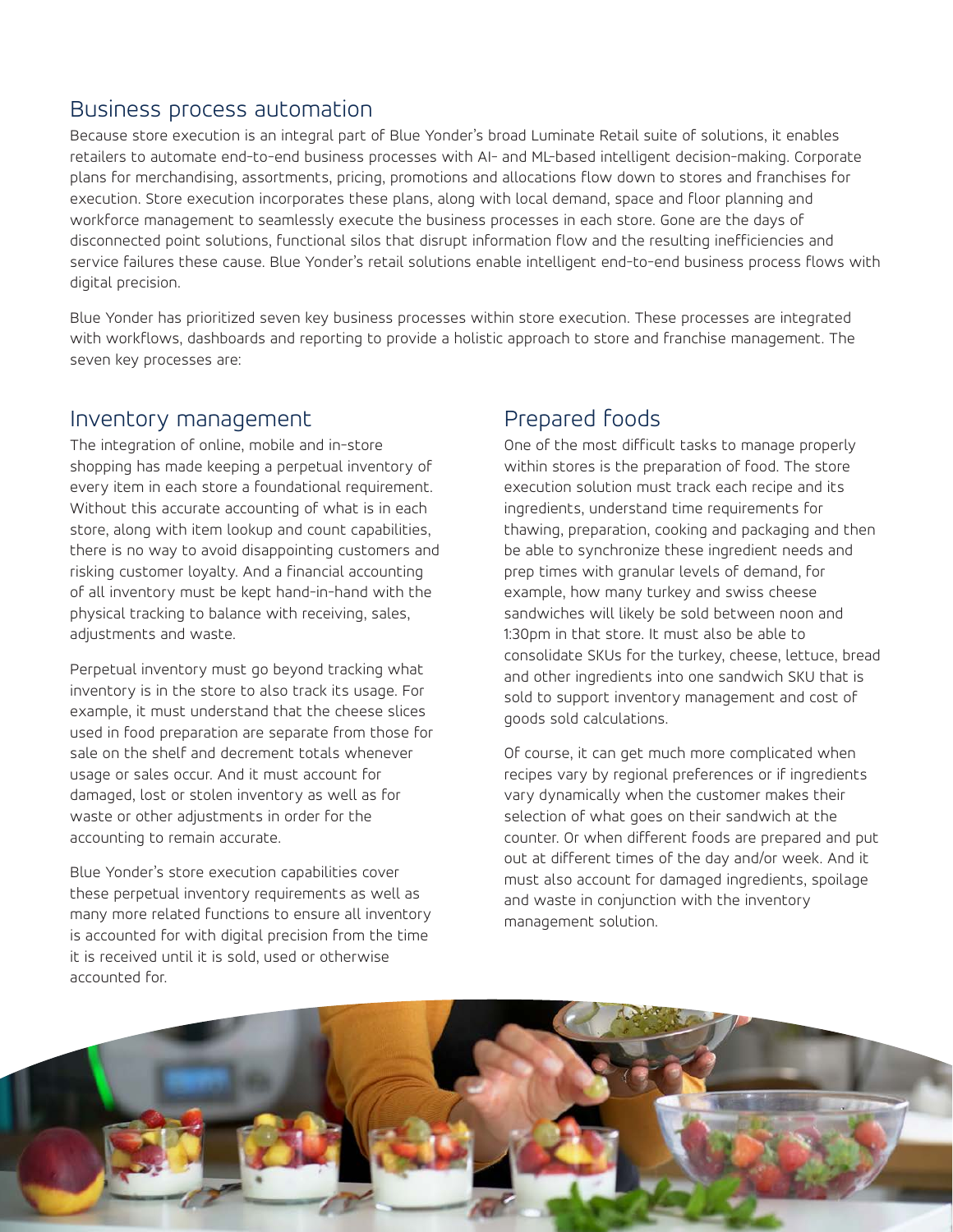Blue Yonder's store execution capabilities manage food preparation with digital precision to ensure the right quantities of ingredients and finished products are available when customers want to purchase them. And the solution is integrated with Blue Yonder's inventory management and workforce management capabilities to provide a seamless inventory, people and process solution. With Blue Yonder, food preparation becomes a seamless, profitable and sustainable step in delivering superior customer experiences.

# Cash & accounting

Bringing clarity and transparency to the cash-to-cash cycle is important to every business, but especially in retail stores and franchises where there are so many opportunities for variance and shrinkage. The store execution solution must reconcile cash in drawers with sales receipts and outflows for rebates and returns as well as perform invoice reconciliation. And it must integrate with general ledger and accounting applications for seamless information flows to run the business.

Here the digital precision of Blue Yonder's store execution capabilities is especially important. Precise accounting of cash not only supports financial operations, it can also identify areas of theft and financial mismanagement before they become harmful trends. Blue Yonder brings clarity and transparency to cash operations while aiding loss prevention.

### Energy management

For convenience stores and some other retail formats, fuel sales are both a profit center and a draw for in-store business. Increasing consumer desire for convenience and the rise in electric vehicles and charging stations is accelerating this trend. Instances of customers dropping into the store for "cokes and smokes" while they fill up the tank are being augmented with customers coming in for a gourmet sandwich and a latte with a place to sit down and check their e-mails and social media while their electric SUV is charging. Therefore, energy management and pricing are becoming even more important to revenue generation and profitability.

Blue Yonder's energy management capabilities within the store execution solution help retailers drive and execute their forecourt and in-store business. The solution manages fuel transaction and reconciliations and keeps track of pump and tank readings to generate refill orders. It also simplifies price management in this

volatile segment and can integrate with electric charging operations as well. With Blue Yonder, forecourt operations are more profitable and a better draw for in-store business.

# Price execution

With increased competition and availability of pricechecking apps, price optimization has become crucial to retail profitability. Stores and franchises must be able to track competitor pricing, adjust prices on the fly and sync with shelf labeling and POS solutions. Blue Yonder's store execution capabilities provide these price optimization functions and integrations to other systems such as POS and electronic shelf display. Blue Yonder brings digital precision to price management to help keep stores and franchises competitive and profitable.

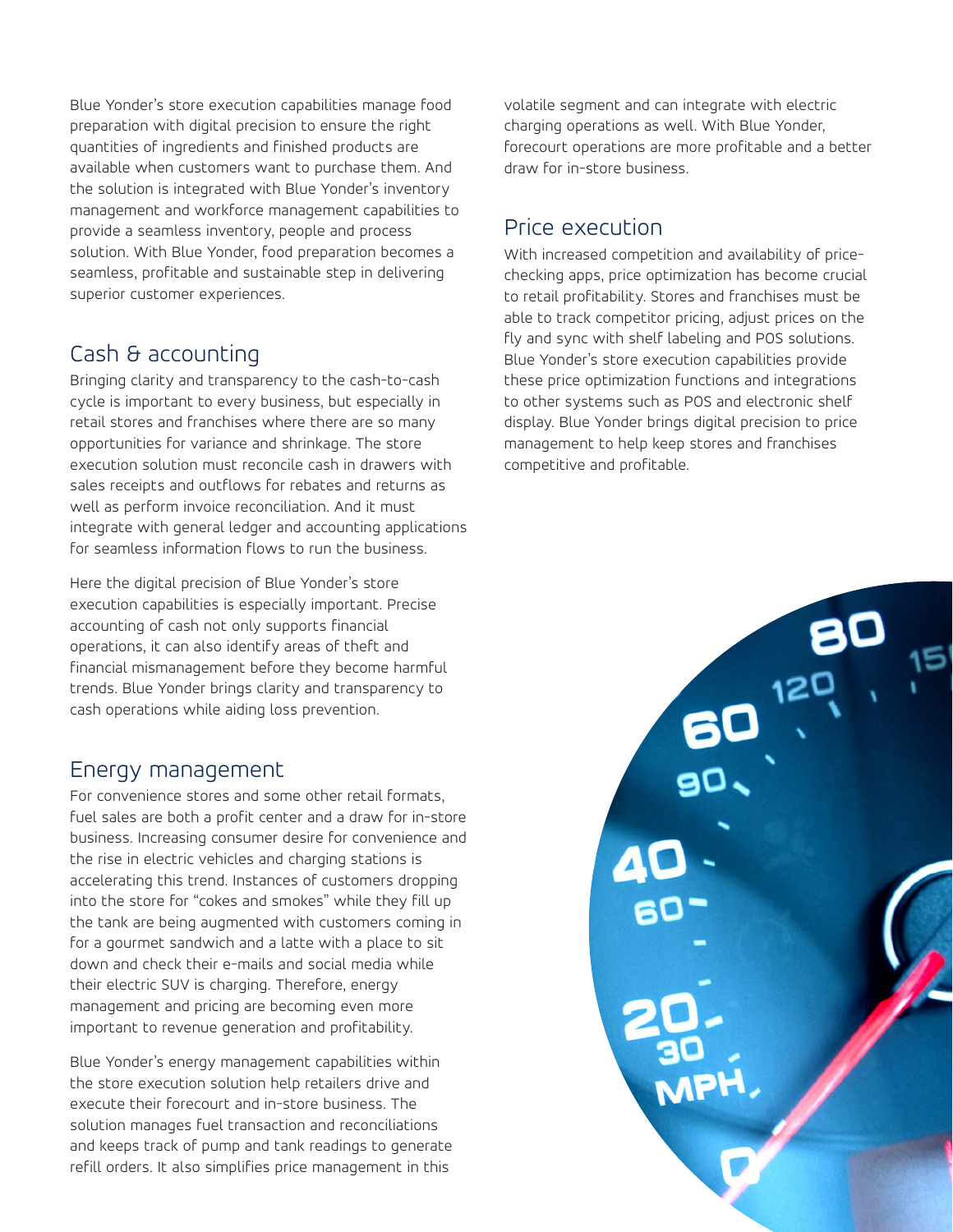

#### Order execution

A critical step in keeping shelves stocked and customers happy is the merchandise ordering process. The store execution solution must understand what merchandise plans are in place for demand management and space planning so it can compare existing inventory to projected needs and order appropriate replenishments. This includes planning the order items and quantities, review by management and electronic submission. Once the order is fulfilled, store execution must be able to process the advanced shipping notice (ASN), reconcile what is actually received versus what was ordered and report variances. The order execution capabilities must also be able to account for returns and their dispositions as well as process credits. Blue Yonder's store execution capabilities handle all of these ordering processes with digital precision, making stores more efficient and profitable.

# Third party services

As consumer preferences for a broad range of services and one-stop shopping have increased, many retailers and franchisees have chosen to work with third party service providers for some of these additional services rather than attempting to offer all of the services themselves. The services may include those provided in the store for customers by outside firms such as banking, dry cleaning or third party food vendors, services provided by outside providers to extend store processes such as home delivery services, or third party services offered by the store for customer convenience such as lottery sales, tax and utility payments or electronic device and vehicle charging. This broad spectrum of services and providers presents both opportunities to draw customers inside for

additional sales and challenges for efficiently providing and accounting for these services. Blue Yonder's store execution capabilities effectively manage all of these third party services as well as provide integration to third party systems for seamless operations and accounting.

#### Store execution ecosystems

Stores and franchises do not exist, nor can they compete, in a vacuum. They are part of a larger retail ecosystem involving many internal and external processes and solutions. Therefore, to be competitive and profitable, store processes must go beyond point solutions and disconnected systems to embrace endto-end process automation, visibility and decisionmaking. This requires ecosystem integration and datasharing as provided by the Blue Yonder platform's open architecture and industry-standard APIs.

Ecosystem integration involves seamlessly sharing data and transactions with internal retail systems for forecasting and replenishment, pricing and promotions, assortment management, space planning, workforce management and IoT data, whether these are part of the Blue Yonder Luminate Retail suite or from other vendors, as well as integration with external third party systems for POS, CRM, finance, ERP or the third party services discussed above.

Not only does Blue Yonder's open architecture and APIs make these integrations straight-forward, the fact Blue Yonder's platform is available in the cloud makes these integrations and data-sharing easier. The